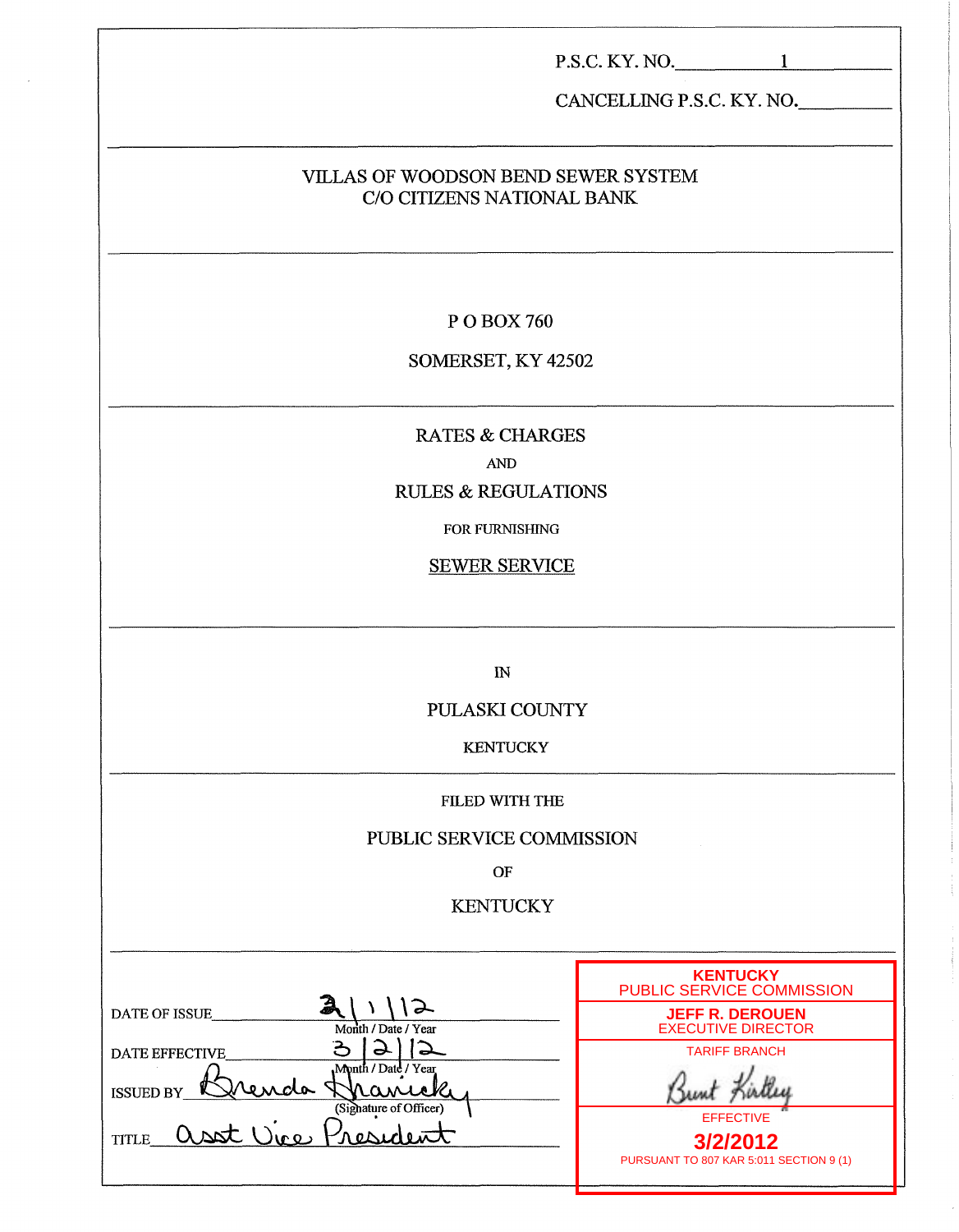| FOR | Pulaski County, Kentucky<br>Community, Town or City |
|-----|-----------------------------------------------------|
|     | P.S.C. KY. NO. 1                                    |
|     | Original SHEET NO. 1                                |
|     | CANCELLING P.S.C. KY. NO.                           |
|     | SHEET NO.                                           |

# Villas **of Woodson** Bend Sewer System (Name **of** Utility)

# CONTENTS:

- A. Monthly Rates
- *8.* Special Non-recurring Charge Amounts
- C. Connection Inspection Charges
- D. Billing and Collection
- E. Banned Substances
- F. Sewer Lines
- G. Sewer Failure
- H. Protection by Consumer
- I. Notice of Trouble
- **J.**  Customer Request for Termination of Service
- K. Special Non-recurring Charge Descriptions
- **L.** Legal Disclaimers

| DATE OF ISSUE<br>Month / Date / Year                                                  | <b>KENTUCKY</b><br><b>PUBLIC SERVICE COMMISSION</b> |
|---------------------------------------------------------------------------------------|-----------------------------------------------------|
| DATE EFFECTIVE<br>Month / Date / Year                                                 | <b>JEFF R. DEROUEN</b><br><b>EXECUTIVE DIRECTOR</b> |
| ISSUED BY<br>rendo<br>(Signature of Officer)                                          | <b>TARIFF BRANCH</b>                                |
| <b>TITLE</b><br>ast Vice                                                              | <b>EFFECTIVE</b>                                    |
| BY AUTHORITY OF ORDER OF THE PUBLIC SERVICE COMMISSION<br><b>DATED</b><br>IN CASE NO. | 3/2/2012<br>PURSUANT TO 807 KAR 5:011 SECTION 9 (1) |
|                                                                                       |                                                     |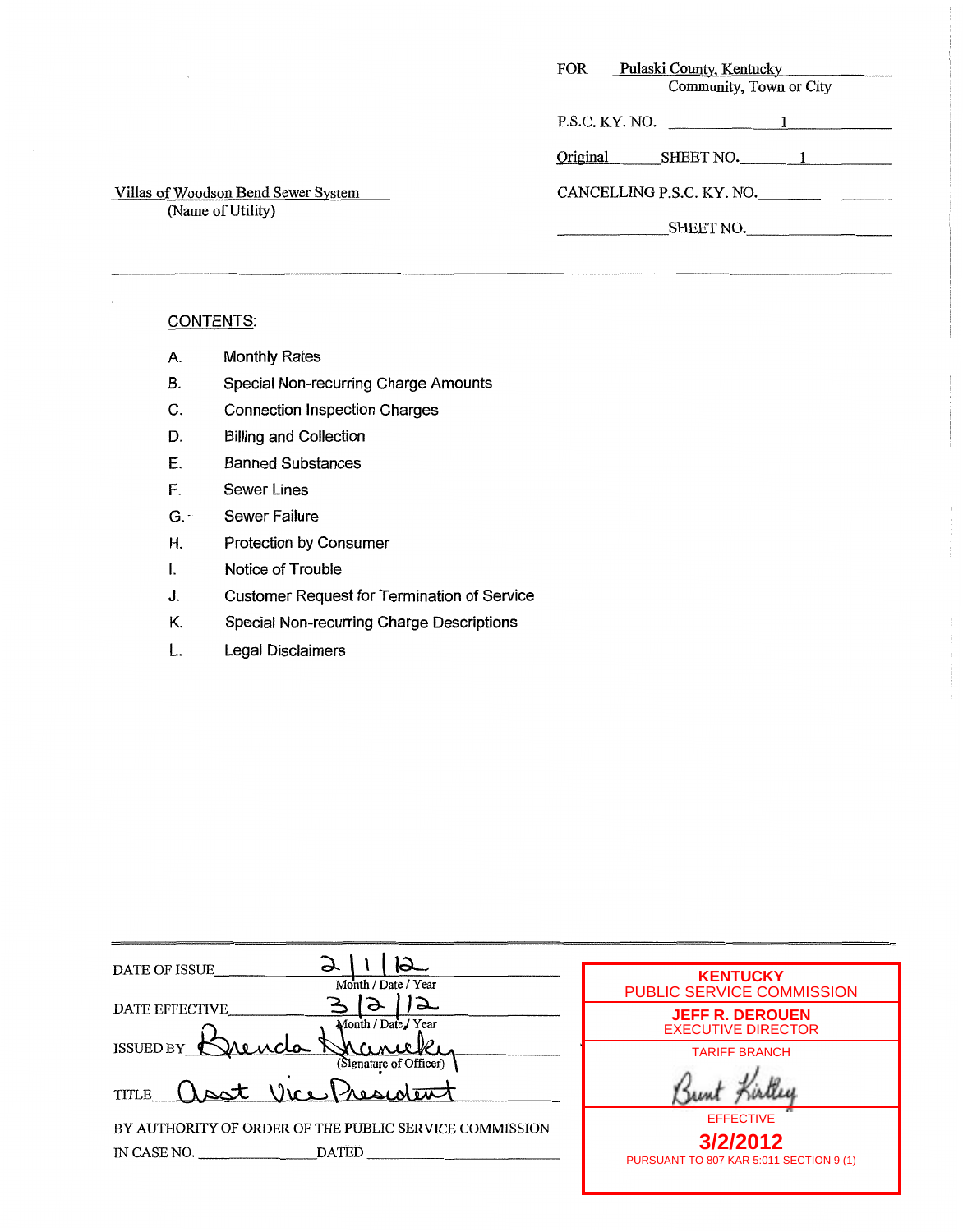|                                                          | <b>FOR</b><br>Pulaski County, Kentucky<br>Community, Town or City |
|----------------------------------------------------------|-------------------------------------------------------------------|
|                                                          | P.S.C. KY. NO.                                                    |
|                                                          | 1 <sup>st</sup> Revised<br>SHEET NO.                              |
| Villas of Woodson Bend Sewer System<br>(Name of Utility) | CANCELLING P.S.C. KY. NO. 1                                       |
|                                                          | SHEET NO.                                                         |
|                                                          |                                                                   |

The following Rates, Rules, and Regulations govern sewer service by Villas of Woodson Bend Sewer System, and are in addition to and subject to Commonwealth of Kentucky statutes and Public Service Commission regulations.

| А. | <b>MONTHLY RATES</b>             |         |
|----|----------------------------------|---------|
|    | All customers                    | \$50.50 |
| В. | SPECIAL NON-RECURRING CHARGES    |         |
|    | <b>Connection Inspection Fee</b> | \$75.00 |
|    | Late Payment Charge              | 10%     |

#### $C_{1}$ **CONNECTION INSPECTION CHARGES**

Normal connections to an existing sewer line shall be made by the prospective customer who applies for and contracts to use service for one (1) year or more. Any such connection made at the property line of a prospective customer shall be classified as a normal connection.

All connections to the sewer line shall be inspected by the Sewer Utility at a charge of \$75.00.

#### D. **BILLING AND COLLECTION**

Bills and notices from the utility will be mailed by Bronston Water Association with their monthly water bill to the customer's address on file. The utility will not otherwise be responsible for delivery of any bill or notice, nor will the customer be excused from the payment of any bill or any performance required in the notice.

Service will be billed on or around the  $27<sup>th</sup>$  day of each month with payment being due by the 10<sup>th</sup> of each month. Bills are to be paid at Bronston Water Association.

| DATE OF ISSUE                                                              | <b>KENTUCKY</b><br>PUBLIC SERVICE COMMISSION                         |
|----------------------------------------------------------------------------|----------------------------------------------------------------------|
| Month / Date / Year<br>DATE EFFECTIVE                                      | <b>JEFF R. DEROUEN</b><br><b>EXECUTIVE DIRECTOR</b>                  |
| Month / Date / Year<br>renda<br><b>ISSUED BY</b><br>(Signature of Officer) | <b>TARIFF BRANCH</b>                                                 |
| TITLE_<br>ر ۱۸۰۵<br>$0<\sim\Lambda$                                        | <b>EFFECTIVE</b>                                                     |
| BY AUTHORITY OF ORDER OF THE PUBLIC SERVICE COMMISSION<br>IN CASE NO.      | 6/14/2012<br>PURSUANT TO 807 KAR 5:011 SECTION 9 (1)<br><b>DATED</b> |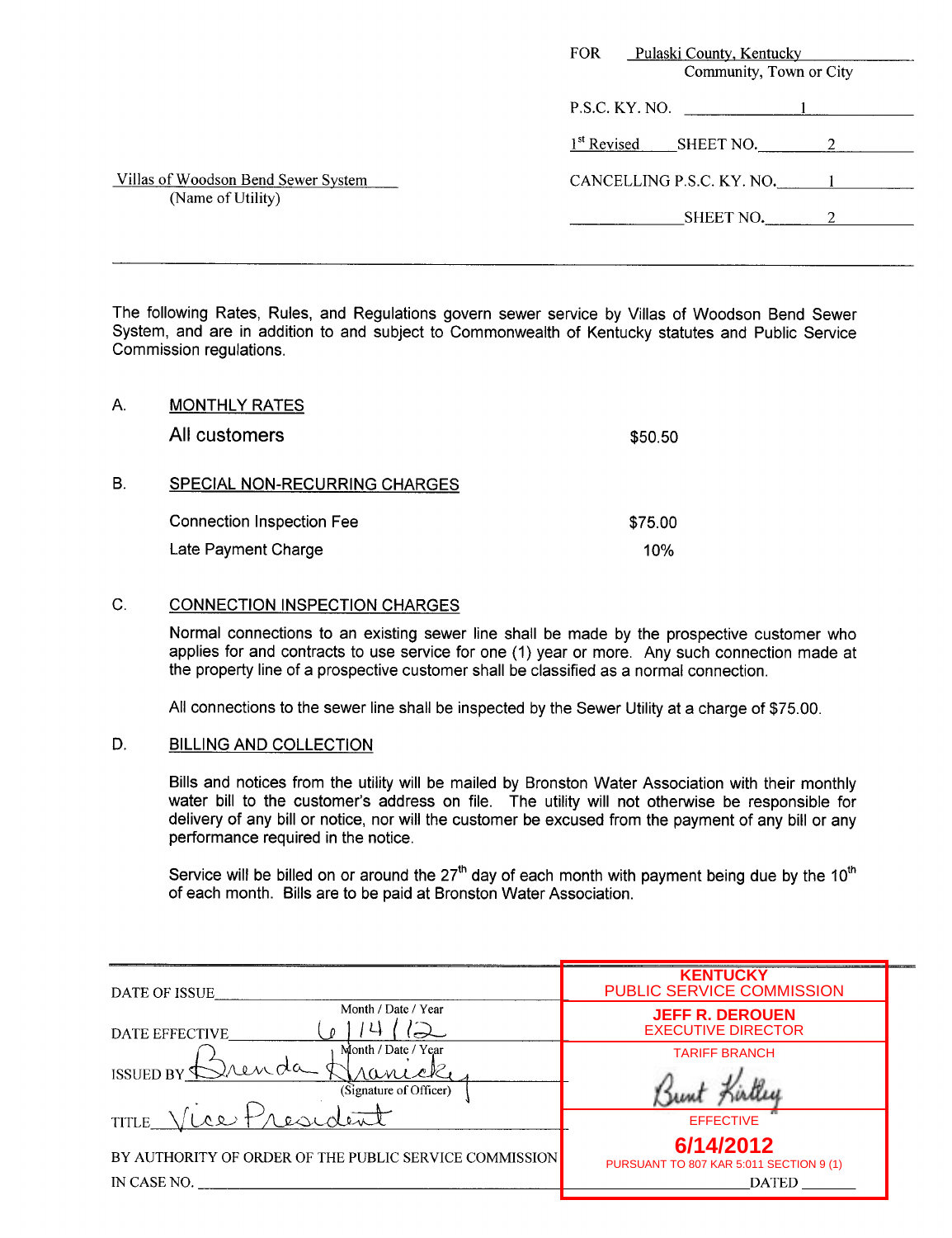|                                                          | <b>FOR</b><br>Pulaski County, Kentucky<br>Community, Town or City |
|----------------------------------------------------------|-------------------------------------------------------------------|
|                                                          | P.S.C. KY. NO.                                                    |
|                                                          | Original<br>SHEET NO.                                             |
| Villas of Woodson Bend Sewer System<br>(Name of Utility) | CANCELLING P.S.C. KY. NO.                                         |
|                                                          | SHEET NO.                                                         |
|                                                          |                                                                   |

# E. BANNED SUBSTANCES

No substances shall be placed into the sanitary sewer system which will create a combustible, gaseous, explosive or inflammable condition nor shall any substances or objects be placed or discharged into the system which will not dissolve and which will thus cause an obstruction and clogging within the system. No petroleum products shall be placed or discharged into the system. No storm water or surface water drain shall be connected with the sanitary sewer system nor shall any storm or surface water be otherwise introduced into the system.

#### F. SEWER LINES

A sewer service pipe shall not be laid in the same trench with a water pipe.

If a governmental agency requires an inspection of the customer's plumbing, the Utility shall not connect the customer's service pipe until it has received notice from the inspection agency certifying that the customer's plumbing is satisfactory. When necessary to move or relocate facilities, the cost will be paid by the party or parties requesting such relocation.

Any customers ultimately connected under this arrangement shall be charged according to the utility's current approved rates filed with the Public Service Commission.

For purposes of this provision the term "prospective customer" shall mean any person, firm or corporation which expresses an intent to become an ultimate user or customer of the utility at the time of the connection inspection charge.

#### G. SEWER FAILURE

The utility is responsible for the maintenance of that portion of the service line installed by the Utility and the customer is responsible for the maintenance of that portion installed by the customer.

| ᆋ<br>DATE OF ISSUE<br>Month / Date / Year              | <b>KENTUCKY</b><br>PUBLIC SERVICE COMMISSION        |
|--------------------------------------------------------|-----------------------------------------------------|
| DATE EFFECTIVE<br>Month V Date / Year                  | <b>JEFF R. DEROUEN</b><br><b>EXECUTIVE DIRECTOR</b> |
| <b>ISSUED BY</b><br>(Signature of Officer)             | <b>TARIFF BRANCH</b>                                |
| <b>TITLE</b>                                           | <b>EFFECTIVE</b>                                    |
| BY AUTHORITY OF ORDER OF THE PUBLIC SERVICE COMMISSION | 3/2/2012                                            |
| IN CASE NO.                                            | PURSUANT TO 807 KAR 5-911 SECTION 9 (1)             |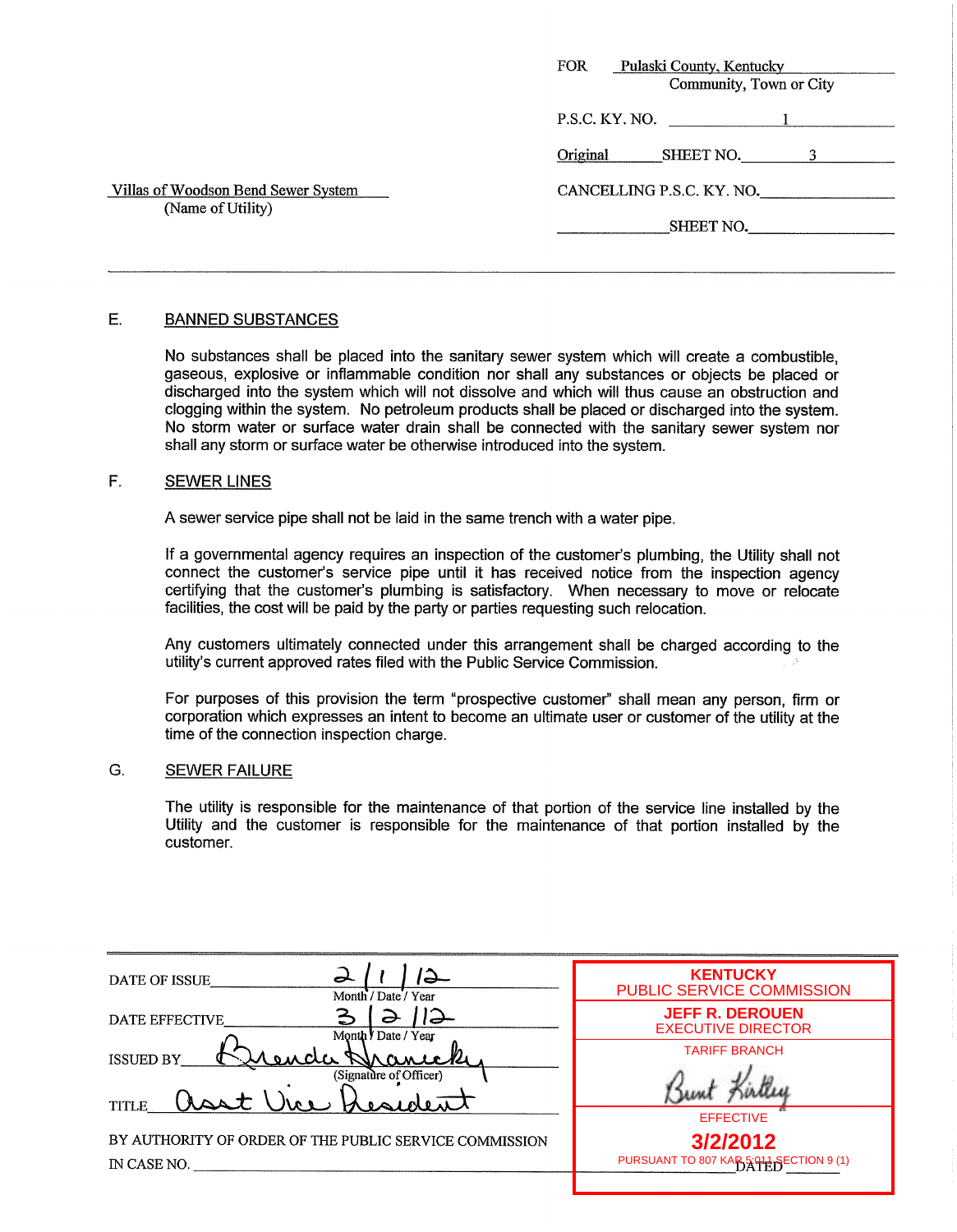|                                     | Pulaski County, Kentucky<br>FOR.<br>Community, Town or City |
|-------------------------------------|-------------------------------------------------------------|
|                                     | P.S.C. KY. NO. 1                                            |
|                                     | Original<br>SHEET NO.<br>$-4$                               |
| Villas of Woodson Bend Sewer System | CANCELLING P.S.C. KY. NO.                                   |
| (Name of Utility)                   | SHEET NO.                                                   |
|                                     |                                                             |

# H. PROTECTION **BY** CONSUMER

The Consumer shall protect the equipment of the Utility on his premises and shall not interfere with the Utility's property or permit interference except by duly authorized representatives of the Utility.

#### **1.** NOTICE OF TROUBLE

The Consumer shall give immediate notice to the Utility of any irregularities or unsatisfactory service and of any known defects.

### **J.** CUSTOMER REQUEST FOR TERMINATION OF SERVICE

Customers who have fulfilled their contract terms and wish to discontinue service must give at least three (3) days notice. The notice may be given in writing, in person or via telephone. Notice to discontinue prior to expiration of contract term will not relieve the customer from any minimum or guaranteed payment.

# K. SPECIAL NON-RECURRING CHARGE DESCRIPTIONS

#### **1.** Connection Inspection Fee

When a consumer requests to tap on to the main sewer line there will be an inspection by an authorized representative of the Utility.

#### 2. Late Payment Charqe

A late payment charge will be assessed on any account not paid by the due date. The penalty may be assessed only once on any bill for rendered services. Any payment received shall first be applied to the bill for service rendered. Additional penalty charges shall not be assessed on unpaid penalty charges.

| Ժ<br>DATE OF ISSUE<br>Month / Date / Year              | <b>KENTUCKY</b><br>PUBLIC SERVICE COMMISSION        |
|--------------------------------------------------------|-----------------------------------------------------|
| DATE EFFECTIVE<br>Month / Date / Year                  | <b>JEFF R. DEROUEN</b><br><b>EXECUTIVE DIRECTOR</b> |
| renda<br><b>ISSUED BY</b><br>(Signature of Officer)    | <b>TARIFF BRANCH</b>                                |
| <b>TITLE</b>                                           | <b>EFFECTIVE</b>                                    |
| BY AUTHORITY OF ORDER OF THE PUBLIC SERVICE COMMISSION | 3/2/2012<br>PURSUANT TO 807 KABATHER SECTION 9 (1)  |
| IN CASE NO.                                            |                                                     |